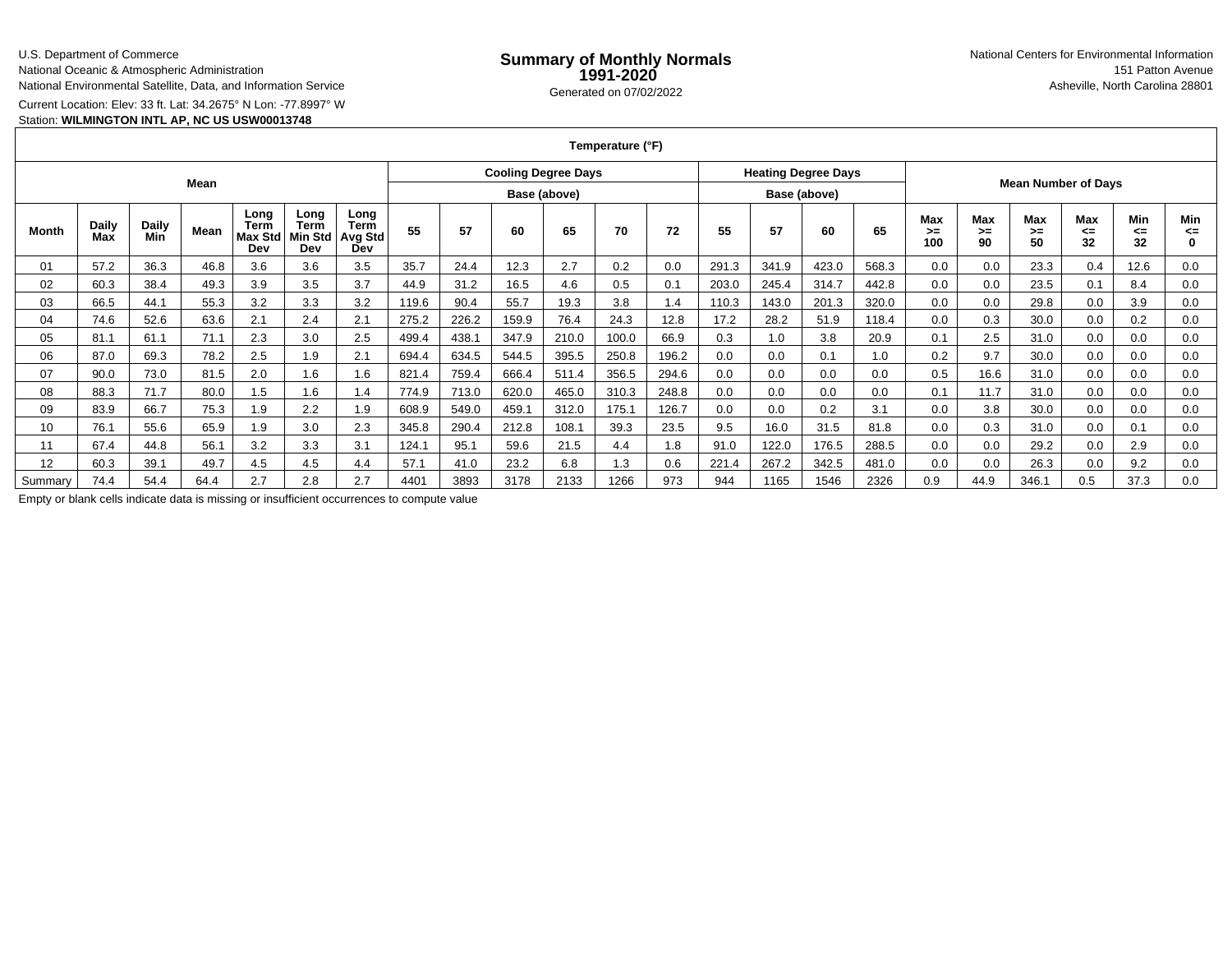U.S. Department of CommerceNational Oceanic & Atmospheric AdministrationNational Environmental Satellite, Data, and Information Service

Current Location: Elev: 33 ft. Lat: 34.2675° N Lon: -77.8997° W

Station: **WILMINGTON INTL AP, NC US USW00013748**

### **Precipitation (in.)**

| $\ldots$ |               |           |                            |                                                                                                                        |                                                         |       |       |       |  |  |  |
|----------|---------------|-----------|----------------------------|------------------------------------------------------------------------------------------------------------------------|---------------------------------------------------------|-------|-------|-------|--|--|--|
|          | <b>Totals</b> |           | <b>Mean Number of Days</b> | Precipitation Probabilities<br>Probability that precipitation will be<br>equal to or less than<br>the indicated amount |                                                         |       |       |       |  |  |  |
|          | Means         |           |                            | <b>Daily Precipitation</b>                                                                                             | <b>Monthly Precipitation<br/>vs. Probability Levels</b> |       |       |       |  |  |  |
| Month    | Mean          | $>= 0.01$ | $>= 0.10$                  | $>= 0.50$                                                                                                              | $>= 1.00$                                               | 0.25  | 0.50  | 0.75  |  |  |  |
| 01       | 3.81          | 9.9       | 6.1                        | 2.7                                                                                                                    | 1.3                                                     | 2.15  | 3.32  | 4.90  |  |  |  |
| 02       | 3.47          | 9.5       | 6.2                        | 2.4                                                                                                                    | 0.7                                                     | 1.98  | 3.11  | 4.31  |  |  |  |
| 03       | 3.97          | 9.6       | 6.0                        | 2.8                                                                                                                    | 1.3                                                     | 2.74  | 3.35  | 5.20  |  |  |  |
| 04       | 3.07          | 7.7       | 4.7                        | 1.9                                                                                                                    | 0.9                                                     | 1.38  | 2.91  | 4.83  |  |  |  |
| 05       | 4.54          | 9.6       | 6.2                        | 2.5                                                                                                                    | 1.2                                                     | 2.44  | 3.91  | 6.33  |  |  |  |
| 06       | 5.67          | 11.2      | 7.4                        | 3.6                                                                                                                    | 1.6                                                     | 3.66  | 4.87  | 7.66  |  |  |  |
| 07       | 6.86          | 13.2      | 8.6                        | 4.2                                                                                                                    | 2.2                                                     | 4.57  | 5.90  | 7.82  |  |  |  |
| 08       | 8.16          | 13.9      | 9.7                        | 4.9                                                                                                                    | 2.7                                                     | 5.75  | 7.97  | 9.75  |  |  |  |
| 09       | 8.69          | 10.7      | 7.0                        | 3.9                                                                                                                    | 2.5                                                     | 5.10  | 7.28  | 9.87  |  |  |  |
| 10       | 4.66          | 8.0       | 5.3                        | 2.3                                                                                                                    | 1.4                                                     | 1.97  | 3.38  | 6.40  |  |  |  |
| 11       | 3.56          | 8.5       | 5.2                        | 2.1                                                                                                                    | 1.0                                                     | 1.99  | 3.43  | 4.69  |  |  |  |
| 12       | 3.69          | 9.9       | 6.3                        | 2.5                                                                                                                    | 1.0                                                     | 2.26  | 3.75  | 4.78  |  |  |  |
| Summary  | 60.15         | 121.7     | 78.7                       | 35.8                                                                                                                   | 17.8                                                    | 35.99 | 53.18 | 76.54 |  |  |  |

Empty or blank cells indicate data is missing or insufficient occurrences to compute value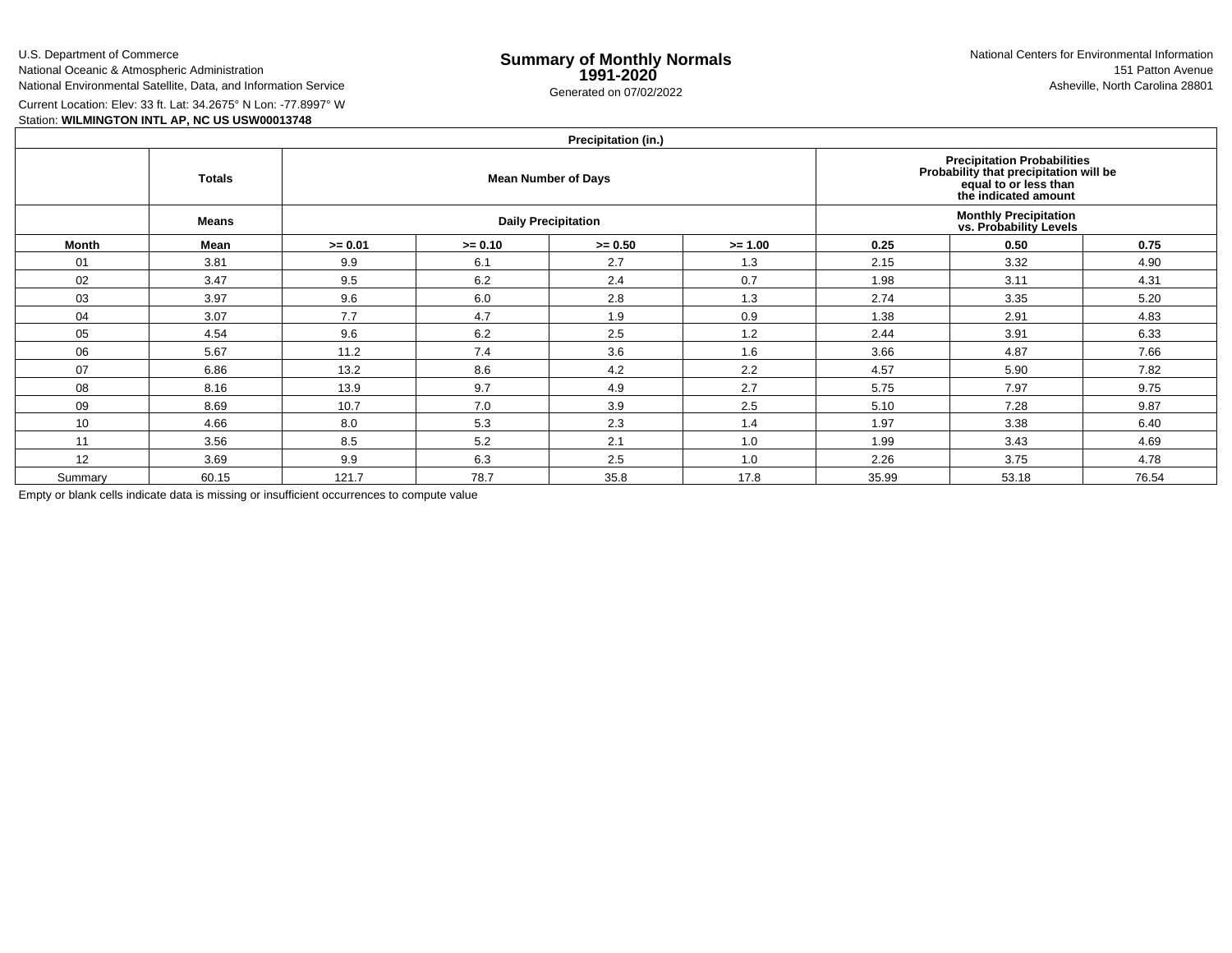U.S. Department of CommerceNational Oceanic & Atmospheric AdministrationNational Environmental Satellite, Data, and Information Service

e **Summary of Monthly Normals**<br> **1991-2020** 151 Patton Avenue **1991-2020** 1997-2020 Generated on 07/02/2022 Asheville, North Carolina 28801 National Centers for Environmental Information151 Patton Avenue

Current Location: Elev: 33 ft. Lat: 34.2675° N Lon: -77.8997° W

### Station: **WILMINGTON INTL AP, NC US USW00013748**

### **Snow (in.)Totals Mean Number of Days Snow Probabilities Probability that snow will be equal to or less than the indicated amountMeans Snowfall >= Thresholds Snow Depth >= Thresholds Monthly Snow vs. Probability LevelsValues derived from the incomplete gamma distribution.Month Snowfall Mean 0.01 1.0 3.0 5.00 10.00 <sup>1</sup> <sup>3</sup> <sup>5</sup> <sup>10</sup> .25 .50 .75** 011 0.70 0.4 0.2 0.1 0.0 0.0 0.6 0.2 0.0 0.0 0.00 0.70 02 0.20 0.2 0.1 0.0 0.0 0.0 0.0 0.0 0.0 0.0 0.00 0.00 0.00 03 0.00 0.0 0.0 0.0 0.0 0.0 0.0 0.0 0.0 0.0 0.00 0.00 0.00 04 0.00 0.0 0.0 0.0 0.0 0.0 0.0 0.0 0.0 0.0 0.00 0.00 0.00 05 0.00 0.0 0.0 0.0 0.0 0.0 0.0 0.0 0.0 0.0 0.00 0.00 0.00 06 0.00 0.0 0.0 0.0 0.0 0.0 0.0 0.0 0.0 0.0 0.00 0.00 0.00 07 0.00 0.0 0.0 0.0 0.0 0.0 0.0 0.0 0.0 0.0 0.00 0.00 0.00 08 0.00 0.0 0.0 0.0 0.0 0.0 0.0 0.0 0.0 0.0 0.00 0.00 0.00 09 0.00 0.0 0.0 0.0 0.0 0.0 0.0 0.0 0.0 0.0 0.00 0.00 0.00 10 0.00 0.0 0.0 0.0 0.0 0.0 0.0 0.0 0.0 0.0 0.00 0.00 0.00 11 0.00 0.0 0.0 0.0 0.0 0.0 0.0 0.0 0.0 0.0 0.00 0.00 0.00 12 0.00 0.1 0.0 0.0 0.0 0.0 0.0 0.0 0.0 0.0 0.00 0.00 0.00 Summary 0.99 0.7 0.3 0.1 0.0 0.0 0.6 0.2 0.0 0.0 0.0 0.0 0.0 0.7

Empty or blank cells indicate data is missing or insufficient occurrences to compute value